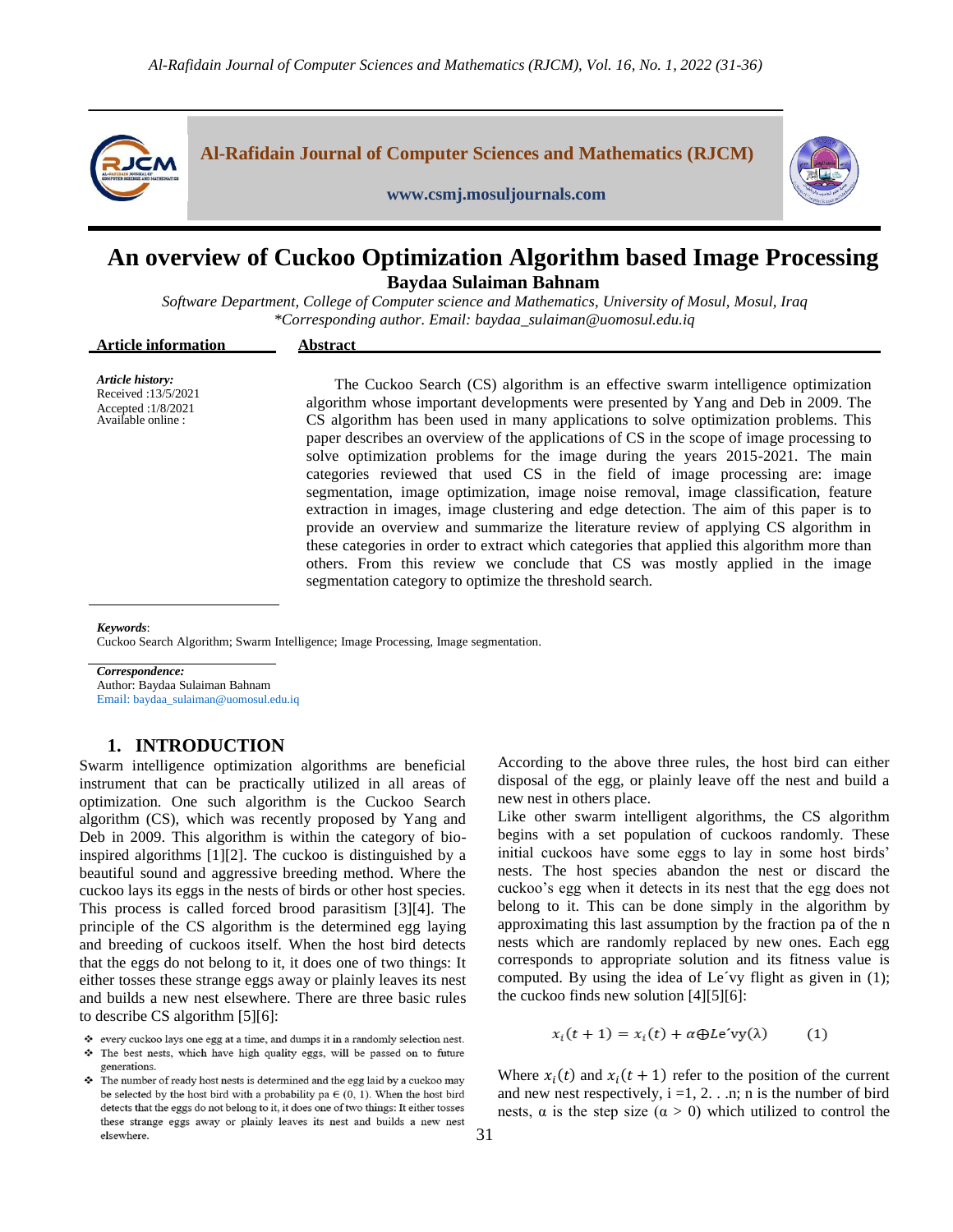range of random search. In most of the cases consider that  $\alpha=1$ , The product  $\oplus$  means entry-wise multiplications,  $\lambda$  is Le'vy distribution coefficient. The Le'vy( $\lambda$ ) supplies a random optimization route for Lévy flight while the random step length is drawn from a Lévy distribution by (2) [4][5][7]:

$$
Le'vy(\lambda) = t^{-\lambda}; 1 < \lambda \le 3
$$
 (2)

The relationship between Levy flight random optimization route and the time t obeys the Levy probability distribution which has an infinite mean and variance. Here the sequential jumps or steps of a cuckoo principally form a random walk process that obeys a power-law step-length distribution with a heavy tail. L'evy flight makes the CS more active in exploring the search space because the randomization is more efficient as the step length is heavy-tailed and any large step is possible and therefore will make sure that the system will not be trapped in a local optimum [7][8][9].

The Pseudo-code of Cuckoo Search [10] [11]:

| Begin                                                                         |
|-------------------------------------------------------------------------------|
| Objective Function $f(X)$ , $X = (x_1, x_2, , x_d)^T$                         |
| Generate initial population of n host nests $X_i$ ( $i = 1, 2, , n$ )         |
| While $(t <$ Max Generation) or (stop criterion)                              |
| Get a cuckoo randomly by L'evy Flights                                        |
| Evaluate its quality fitness $F_i$                                            |
| Choose a nest among n (say, j) randomly                                       |
| If $(F_i > F_i)$                                                              |
| Replace <i>j</i> by the new solution:                                         |
| End If                                                                        |
| A fraction $(p_{\alpha})$ of worse nests is abandoned and new ones are built; |
| Keep the best solutions (or nest with quality solutions)                      |
| Rank the solution and find the current best                                   |
| End while                                                                     |
| Post process results and visualization                                        |
| End Begin                                                                     |
|                                                                               |

The objective of this paper is to give a brief review of CS with the aim of demonstrating its use to solve optimization problems that arise in the scope of image processing during 2015–2021. This paper includes the introduction of CS algorithm, section2 present the preceding studies of using cuckoo search in the scope of image processing, Section3 present a brief of the main uses CS in the scope of image processing and finally the conclusion in section 4.

## **2. Preceding Studies of Using CS in the Scope of Image Processing**

In this section, the CS application in the scope of image processing is reviewed through previous researches. The main uses of Cuckoo Search in this scope are:

- Image segmentation by optimize threshold search [15] [13][18] [17][19] [25][27][28][29][31].
- Image enhancement [12][16][22].
- Image de-noising [21] [26].
- Image Classification [24][30].
- Image clustering [20][32].
- Feature extraction in image [14].
- Edge detection and optimize the edge [23].

During 2015–2021, there are several literatures regarding

contributions made to the use of the cuckoo algorithm in the scope of image processing for solving optimization problems: Ashour et al. [12] in 2015 proposed algorithm for a medical image enhancement using log transform in an optimization framework based on CS. The proposed algorithm applied to enhance the image dataset of low contrast Computed Tomography (CT). The results show that the CS is better than PSO with respect to the convergence rate and the fitness values based on Mean Square Error (MSE), Structural Content (SC), Maximum Difference (MD), Peak Signal to Noise Ratio (PSNR).

In 2016:

Preetha et al. [13] suggested a color image segmentation algorithm. They selected the seeds utilizing histogram analysis then optimized the threshold using CS. The experimental results show that the optimized threshold using CS gives finer segmentation results than not optimized based on these parameters: Normalized Probabilistic Rand Index (NPR), Global Consistency Error (GCE) and Variation of Information (VOI).

Sudha and Selvarajan<sup>[14]</sup> suggested methods based on Enhanced Cuckoo Search (ECS) with k-Nearest Neighbor (K-NN) Classifier to find the optimal features from mammogram images of breast tumors. A bunch of features have been extracted (texture, intensity histogram, radial distance and shape) using suggested method. For accuracy they used some distance measures such as Euclidean distance, City block distance, Minkowski distance and chi-Square Distance. Experimental results show that the performance of suggested method ECS with K-NN better in accuracy (using Euclidean distance) with the minimum number of features than others methods: CS, Harmony Search (HS), ECS with minimum distance classifier and CS, HS with K-NN.

Suresh and Lal [15] suggested a method named  $CS_{McCvilloch}$ for image segmentation which was founded on CS. In addition, they scrutinized the effect of combination of Mantegna method with CS algorithm  $(CS_{McCulloch})$ . Each of these algorithms were used to maximize three fitness functions: Otsu's between class variance, Kapur's entropy and Tsallis entropy. Experimental results proved that the  $CS_{McCulloch}$  algorithm with all three fitness functions improved the result of segmentation quality with computation time and exceeds these algorithms PSO, Darwinian Particle Swarm Optimization (DPSO), Artificial Bee Colony (ABC), CS and  $CS_{McCulloch}$  by measuring PSNR, MSE, FSIM and CPU running time.

In 2017:

Janga and Sharma [16] proposed method based on Adaptive Histogram Equalization (AHE) - Redundant Wavelet Transform (RWT) with SVD and Particle Swarm Optimization  $- CS$  (PSO-CS) algorithm to enhance the quality of the low brightness satellite images to get better visualization. Firstly, they used AHE for enhancing the entire image and analyzing it into four sub band by RWT. To Optimize each band of RWT by using CS algorithm and LL threshold sub band of the image is gained by using singular value decomposition (SVD). At the end used Inverse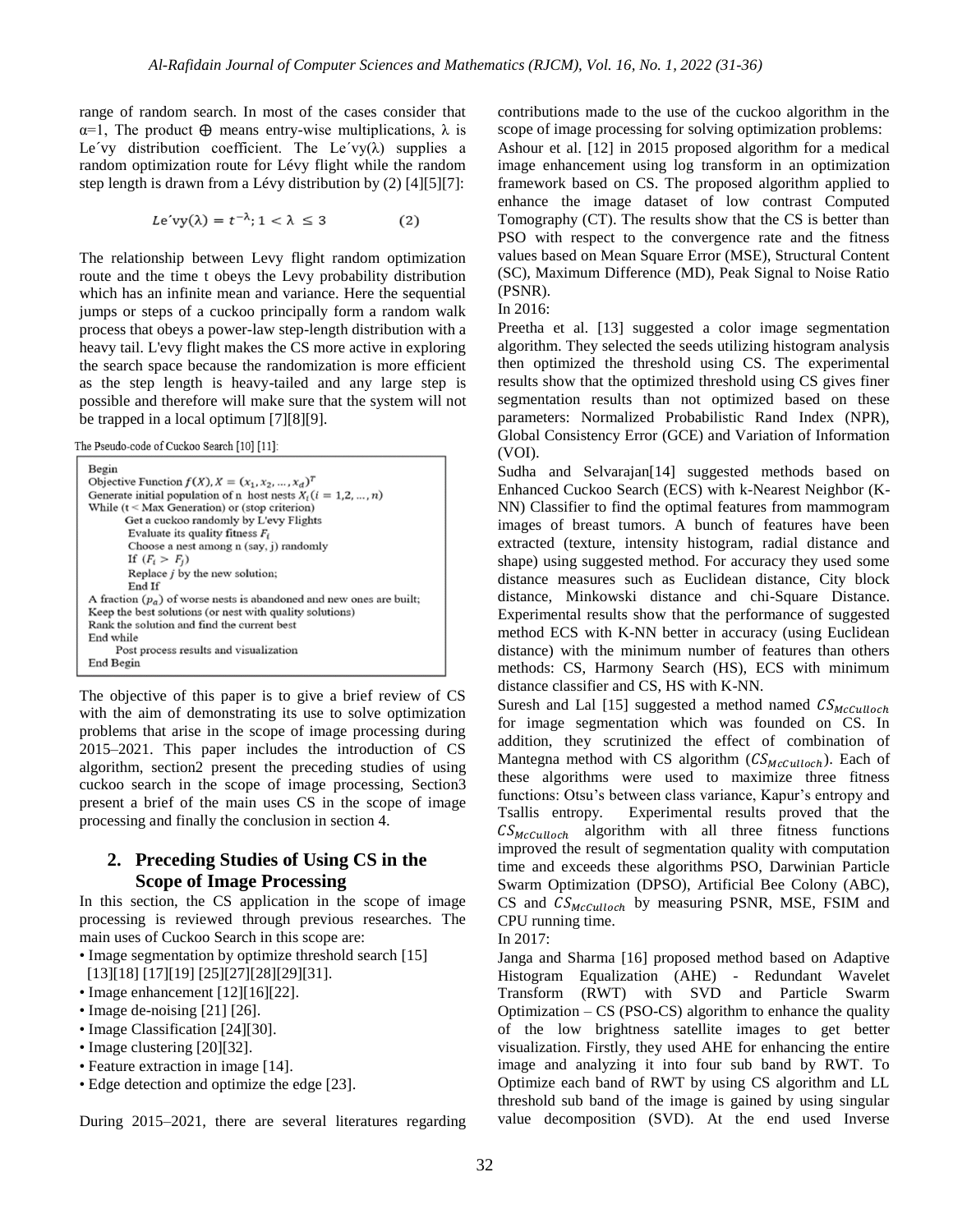Redundant Wavelet Transform (IRWT) to reconstruct enhanced the image. The proposed method proved strong when applied on the numerous low quality satellite pictures.

Vennila and Venkatesan [17] suggested method that use Cuckoo search algorithm which propped with Tsallis entropy and Granular computing to enhance the segmentation of the color satellite images powerfully. The use of the cuckoo algorithm made optimum values for the threshold which in turn reduced the execution time and computational cost.

Naidu and Kumar [18] proposed an Adaptive Cuckoo Search algorithm (ACS) to optimize multilevel threshold for image segmentation by maximizing the Shannon and Fuzzy entropy. By using natural and standard images, the result shows that the ACS algorithm achievement is surpasses the firefly algorithm (FA) and cuckoo search (CS) with higher value of Structural Similarity Index (SSIM).

In 2018:

Wang et al. [19] proposed CS with FCM (Fuzzy C-means) method to segment grey images. The experimental results show CS-FCM is better than FCM, GA-FCM, PSO-FCM based on fitness value and CPU time.

Dhal et al. [20] improved CS algorithm based image clustering method for the suitable segmentation of breast histopathology images. The results offer that CS supply better-quality segmented images compare to traditional cluster K-means algorithm in terms of accounting for PSNR, computational time, fitness values and the values of quality parameters.

Ramya et al. [21] proposed methodology that used Adaptive Switching Weighted Median (ASWM) Filter cascaded with CS algorithm to reduce the mean absolute error of mammogram breast image which is highly corrupted by impulse noise density. The experimental result gives the noticeable result with high impulse noise density up to 90% and the visible result offer the improvement in the inner part of the edges and preserve the structural features sharpen.

Narang et al. [22] suggested a new technique which use cuckoo optimization algorithm with fuzzy logic technique to enhance the quality of image. Firstly, transformed the image from domain of RGB to HSV with conservation the color information whole within the image. Based on two threshold values, the image has been classified into three areas: 1. underexposed area, 2. overexposed area, 3. mixed area. To fuzzifier each area, the degree of membership is determined. For underexposed and overexposed area are fuzzified using Gaussian membership whilst mixed area is determined by sigmoid membership. Visual factors and fuzzy contrast are parameters that supply the quantitative analysis of an image. Using cuckoo optimization algorithm to optimize the objective function which is consisted of entropy and visual factor. The results of images enhancement using cuckoo optimization algorithm is more satisfactory with less execution time when compared with Bacterial Foraging algorithm (BFO) and Ant Colony Optimization (ACO).

Barjoei et al. [23] proposed model based on cuckoo algorithm and medical engineering optimization methods to edge detection and reduce noise in order to diagnosis the heart disease. This model performed well. In 2019:

Janarthanan et al. [24] proposed system which is combined Neural network (NN) with cuckoo Optimization Algorithm (COA) to classify remote sensing images. Used NN to train these images which is from the Indian Pines dataset. joint COA with NN, assist the mission of classification and to compute the cost function. Integration of the cuckoo algorithm with networks helped in the mission of classification and to compute the cost function. The results shown that the achievement and error rate of the proposed system is better than other classical techniques. Also, the results shown the power of the COA for optimum the cost function with least computational time compared to other technologies. In addition, COA is robust for its ability to resolve the image regions that unclassified with finer performance than classical methods.

Aslam et al. [25] proposed method depending on adaptive thresholding with COA to resolve the problem of disclosure and assessment of surface defects on metal coating surfaces. The result displays that the proposed method is superb when compared with adaptive thresholding with PSO, median based *otsu* and *otsu's* method in terms of sensitivity, accuracy and precision measures.

Thakare and Kale [26] proposed a new method based on the algorithm of the Cuckoo Optimization Algorithm (COA) to remove noise from the scanned document image. The experimental result show that the new method COA surpass others traditional methods (wiener and anisotropic filters) with minimum MSE and maximum PSNR, SSIM values. In 2020:

Qi et al. [27] utilized the cuckoo algorithm to optimize the classical maximum class variance method to obtain optimal segmentation by optimize threshold search.

Santhos et al. [28] used three algorithms: HS, Electromagnetism Optimization (EMO) and McCulloch's Algorithm inspired Cuckoo Search Optimization algorithm (MACSO) with two fitness functions Otsu and Kapur to segment mammogram image. The result shows MACSO with Otsu outperforms of others methods using measures such as: best fitness, MSE, PSNR, SSIM and TIME.

In 2021:

Duan et al. [29] proposed a new method called (ICS) improved cuckoo search algorithm to search for the optimal multilevel thresholding. The result displays that the proposed method is superb when compared with seven heuristic algorithms using many measures such as objective function value, standard deviation, PSNR, FSIM, and SSIM, Wilcoxon rank sum convergence performance.

Shivakanth and Tanwar [30] used CS to classify the remote sensing image processing. The result of computation using CS is preferable than PSO and GA. Rahaman and Sing [31] used adaptive cuckoo search (ACS) algorithm to optimize threshold value to segment a satellite image. The result of ACS is better than  $CS_{McCulloch}$  algorithm based several measurements such as PSNR, MSE, FSIM, SSIM, UIQI, and CPU time.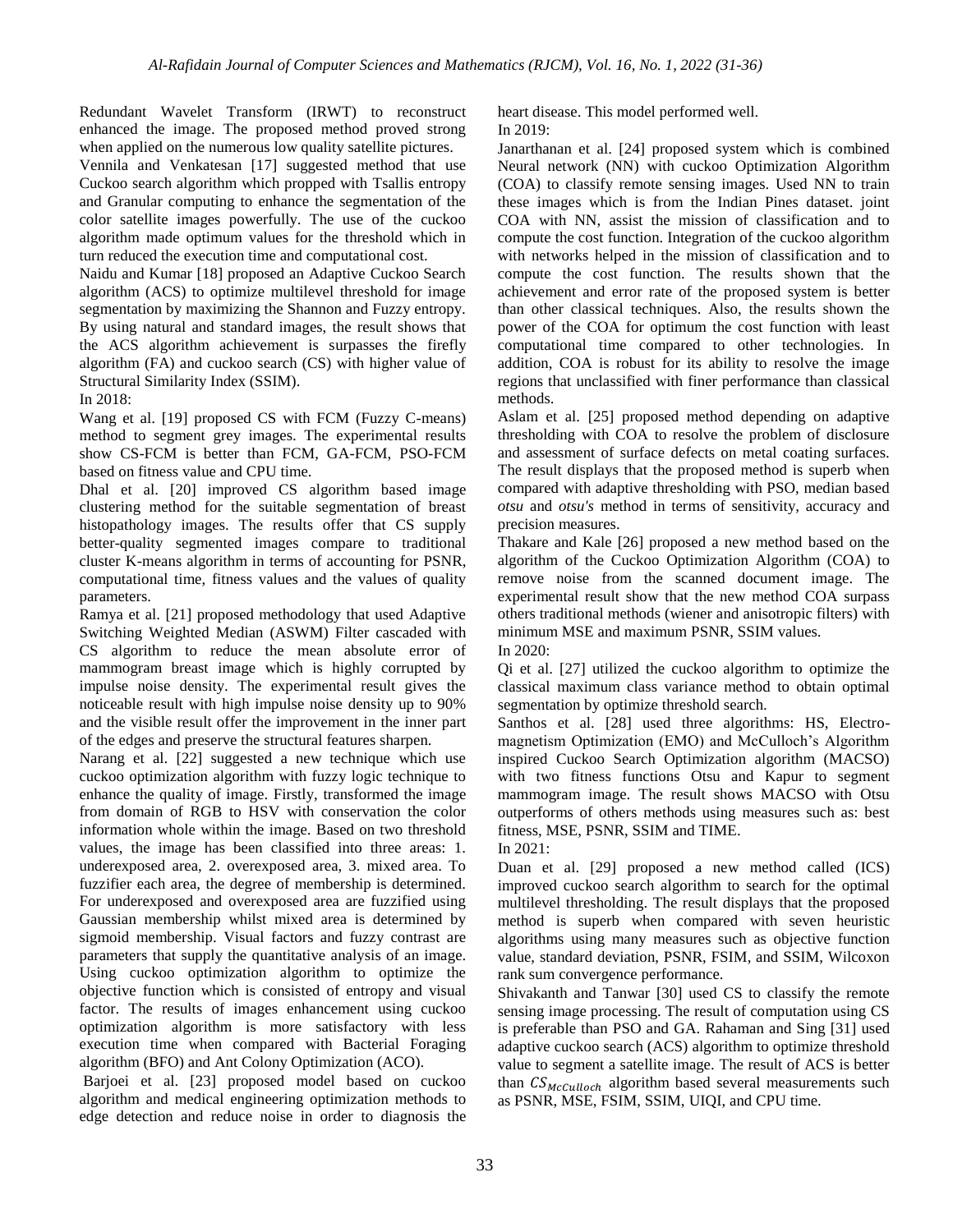KHRISSI et al. [32] proposed method which used CSA with FCM. The CSA used to explore optimal centers of clusters then apply FCM on many images selected BSD300 database. The result shows that the performance of proposed method is better than FCM, FCM-GA and FCM-PSO based on these measures: best values of fitness, MSE, PSNR, Correlation Coefficient (CC), RI (Rand Index), Global Coherence Error

(GCE), Boundary Displacement Error (BDE) and Information of Variation (VOI).

## **3. A Brief of the Main Uses CS in the**

## **Scope of Image Processing**

This section offers about the main uses of CS in the scope of image processing based on the reviewed through previous researches. Figure 1, shows the result of the reviewed through previous researches. It shows the several and main uses of CS algorithm in the scope of image processing to solve different optimization problems. It is obvious from the Figure 1, that the brief of the main uses of CS in the scope of image processing were Image segmentation by optimize threshold search followed Image enhancement, Image de-noising, Image Classification, Feature extraction, Image clustering and Edge detection.



# The Main Uses of CS in the Scope of Image Processing



Fig. 1. The Main Uses of Cuckoo Search in the Scope of Image Processing

Table (1) gives the summarize of the literature review of applying CS algorithm in the main categories in the scope of image processing. As well as the evaluation parameters which are used to compare with other methods: Table (1): Summarize of applying CS algorithm in the scope of image processing.

| Category                        | <b>Research</b> | Year | The best proposed algorithm                                            | Compared with others<br>algorithms                                                            | performance evaluation parameters                                                                                      |
|---------------------------------|-----------------|------|------------------------------------------------------------------------|-----------------------------------------------------------------------------------------------|------------------------------------------------------------------------------------------------------------------------|
|                                 | $[15]$          | 2016 | $CS_{McCulloch}$                                                       | PSO, DPSO, ABC, CS,<br>$CS_{McCulloch}$                                                       | PSNR, MSE, FSIM, CPU running<br>time                                                                                   |
|                                 | $[13]$          | 2016 | CS                                                                     | without CS                                                                                    | NPR, GCE and VOI                                                                                                       |
|                                 | $[18]$          | 2017 | <b>ACS</b>                                                             | FA, CS                                                                                        | <b>SSIM</b>                                                                                                            |
| Image                           | $[17]$          | 2017 | Tsallis entropy and Granular<br>computing methods with CS<br>algorithm | Tsallis entropy and Granular<br>computing methods                                             | execution time, computational<br>cost                                                                                  |
| segmentati<br>on by             | $[19]$          | 2018 | CS-FCM                                                                 | FCM, GA-FCM, PSO-FCM                                                                          | fitness value and CPU time                                                                                             |
| optimize<br>threshold<br>search | $[25]$          | 2019 | Adaptive thresholding with COA                                         | Adaptive thresholding with<br>PSO,<br>Median based Otsu, Otsu's<br>Method                     | Sensitivity, accuracy, precision                                                                                       |
|                                 | $[27]$          | 2020 | Maximum inter-class variance method<br>with CS                         | Original solution                                                                             | Fitness value, target value                                                                                            |
|                                 | $[28]$          | 2020 | MACSO with fitness functions Otsur                                     | MACSO with fitness<br>functions Kapur<br>HS, EMO with two fitness<br>functions Otsu and Kapur | best fitness, MSE, PSNR, SSIM<br>and TIME.                                                                             |
|                                 | $[29]$          | 2021 | <b>ICS</b>                                                             | Several heuristic algorithms                                                                  | objective function value, standard<br>deviation, PSNR, FSIM, and<br>SSIM, Wilcoxon rank sum<br>convergence performance |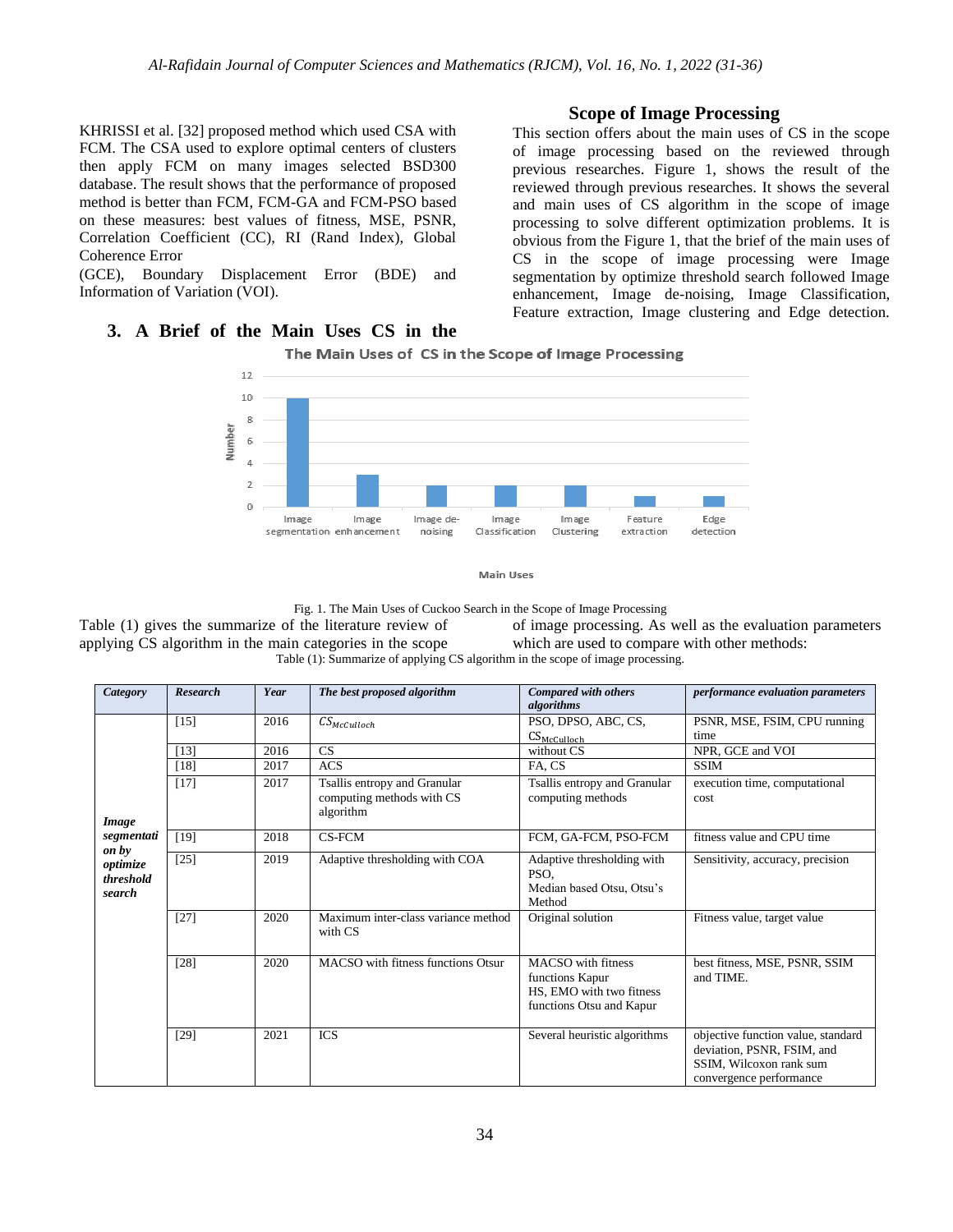|                              | $[31]$ | 2021 | adaptive cuckoo search (ACS)<br>algorithm | $CS_{McCulloch}$ algorithm           | PSNR, MSE, FSIM, SSIM, UIOI,<br>and CPU time                                               |
|------------------------------|--------|------|-------------------------------------------|--------------------------------------|--------------------------------------------------------------------------------------------|
| Image<br>enhancem            | $[12]$ | 2015 | CS                                        | <b>PSO</b>                           | MSE, SC, MD, PSNR, execution<br>time                                                       |
| ent                          | [16]   | 2017 | PSO-CS                                    | <b>PSO</b>                           | execution time                                                                             |
|                              | $[22]$ | 2018 | CS                                        | BFO, ACO                             | execution time                                                                             |
| Image de-<br>noising         | $[21]$ | 2018 | ASWM with CS                              | <b>ASWM</b>                          | Mean Absolute Error (MAE),<br><b>PSNR</b>                                                  |
|                              | $[26]$ | 2019 | <b>COA</b>                                | wiener filter,<br>anisotropic filter | MSE, PSNR and SSIM                                                                         |
| Image<br>Classificat         | $[24]$ | 2019 | NN with COA                               | NN                                   | execution time, computational<br>cost                                                      |
| ion                          | $[30]$ | 2021 | CS                                        | PSO, GA                              | execution time, computational<br>cost                                                      |
| Image<br>clustering          | $[20]$ | 2018 | CS                                        | K-means algorithm                    | PSNR, computational time, fitness<br>values, values of quality<br>parameters.              |
|                              | $[32]$ | 2021 | CSA with FCM                              | FCM, FCM-GA, FCM-PSO                 | MSE, PSNR, CC, RI, GCE, BDE<br>and VOI                                                     |
| <b>Feature</b><br>extraction | $[14]$ | 2016 | <b>ECS</b> with K-NN                      | CS, HS                               | Euclidean distance, City block<br>distance, Minkowski distance and<br>chi-Square Distance. |
| Edge<br>detection            | $[23]$ | 2018 | edge detection using CS                   | canny edge detection<br>algorithm    | quick diagnosis before surgery                                                             |

# **4. Conclusion**

This paper gives a brief literature review of applying CS in the main categories in the scope of image processing to solve optimization problems during 2015–2021.The aim of this paper is to summarize the overview of applying CS in these categories that review.

Through the several studies reviewed in these categories, it is concluded that the Variants CS mostly applied in the image segmentation area by optimize threshold search followed image enhancement then image de-noising, image classification and image clustering as the same level. And finally, the lowest level to apply CS algorithm in two categories: feature extraction and edge detection.

It also concluded that the CS algorithm is superior in accuracy when compared to several algorithms based on all performance evaluations. This is because CS uses le´vy flights to explore the global search space in order to obtain optimal values.

In precis, from the preceding studies CS is very efficacious in all the experiment optimization problems.

#### **Acknowledgement**

The author would like to thank the Software Department/ College of Computer Science and Mathematics/ University of Mosul/ IRAQ for all the support in achieving this study.

### **References**

[1] Molina D., Poyatos J.,Ser D.J., García S., Hussain A. and , and Herrera F.(2020). Comprehensive Taxonomies of Nature- and Bioinspired Optimization: Inspiration versus Algorithmic Behavior, Critical Analysis and Recommendations. Cross Ref Springer. Cognitive Computation. Pages 897–939.

- [2] Valdez F., Castillo O. and Melin P. (2021).Bio-Inspired Algorithms and Its Applications for Optimization in Fuzzy Clustering. Licensee MDPI, Basel, Switzerland. Algorithms 2021, 14, 122. https://doi.org/10.3390/a14040122.
- [3] Al-Abaji M. A.(2020). A Literature Review of Cuckoo Search Algorithm. Journal of Education and Practice. Vol.11, No.8, 2020.
- [4] Joshi A.S. , Kulkarni O.,Kakandikar G.M. and Nandedkar V.M. (2017). Cuckoo Search Optimization- A Review. Science direct. Materialstoday: proceedings. Volume 4, issue 8,pp 7262-7269. https://doi.org/10.1016/j.matpr.2017.07.055
- [5] Joshi A.S., Kulkarni O. , Kakandikar G. M. and Nandedkar V.M., (2017) Cuckoo Search Optimization- A Review. Elsevier. ScienceDirect. Materials Today: Proceedings 4 (2017) 7262–7269.
- [6] Li J. Xiao D.d., , Lei H. , Zhang T.and Tian T.(2020).Using Cuckoo Search Algorithm with Q-Learning and Genetic Operation to Solve the Problem of Logistics Distribution Center Location. MDPI. Mathematics 2020, 8, 149; doi:10.3390/math8020149.
- [7] Iglesias A., ID , Gálvez A., Suárez P., , Shinya M., , Yoshida N., Otero C., Manchado C. and Gomez-Jauregui V.(2018). Cuckoo Search Algorithm with Lévy Flights for Global-Support Parametric Surface Approximation in Reverse Engineering. Symmetry. MDPI.
- [8] Pan J.S., Pei- Song C., Chu S.C. and Peng Y.J. (2020). Improved Compact Cuckoo Search Algorithm Applied to Location of Drone Logistics Hub. Mathematics,MDPI,2020,8,333.
- [9] Zhang L., Yu Y., Luo Y. and Zhang S. (2020). Improved cuckoo search algorithm and its application to permutation flow shop scheduling problem. Journal of Algorithms & Computational Technology. Vol. 14, pp 1-12.
- [10] Zefan, C., and Y. Xiaodong.(2017). Cuckoo search algorithm with deep search. In 2017 3rd IEEE International Conference on Computer and Communications (ICCC).
- [11] Jalal M. and Goharzay M.(2019). Cuckoo search algorithm for applied structural and design optimization:Float system for experimental setups . Journal of Computational Design and Engineering 6,page 159–172.
- [12] Ashour A.S., Samanta, S., Dey, N., Kausar, N., Abdessalemkaraa, W.B. and Hassanien, A.E. (2015). Computed Tomography Image Enhancement Using Cuckoo Search: A Log Transform Based